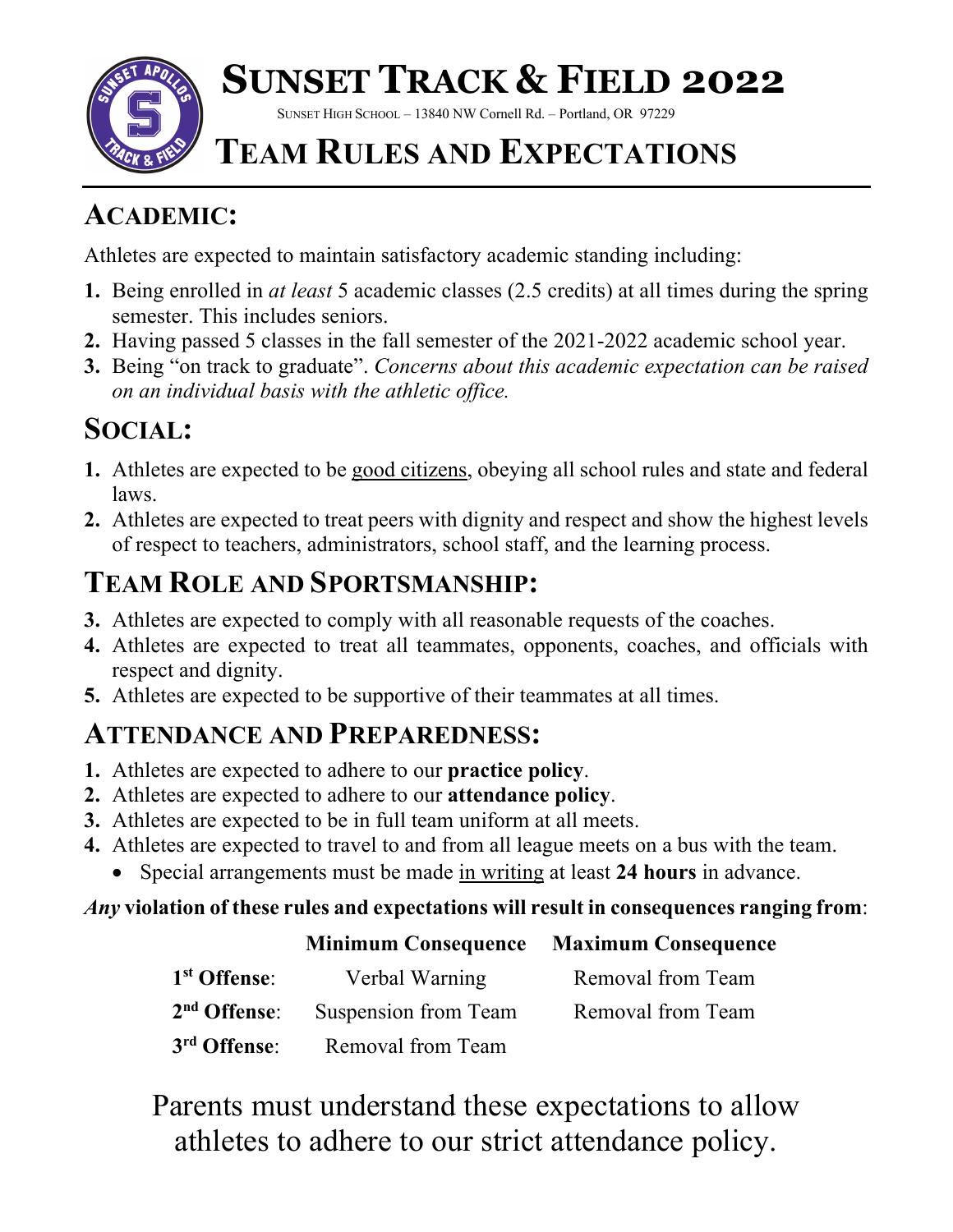Daily track practice attendance is mandatory for team membership. While **Sunset Track & Field** is a *non-cut/non-tryout* sport, ours is a highly competitive program with equally high expectations. Like other high school sports, expectations go beyond those in middle school sports and/or recreational sports programs. Please familiarize yourself with our expectations, including:

- Attendance at practice means completing the entire workout as assigned by coaches.
- Leaving practice early, without consent of coaches, is considered an unexcused absence.

#### **PLANNED ABSENCES:**

Please use the attached document to identify **PLANNED ABSENCES** for the season. Not all reasons for absences will be "excused" (*see examples below*). Please consider changing plans to accommodate your commitment to Sunset Track & Field. The coaching staff reserves ultimate say about which absences are excused.

| <b>Excused</b>                                       | <b>Unexcused</b>                                     |
|------------------------------------------------------|------------------------------------------------------|
| Doctor's appointments                                | After-school job                                     |
| However, we ask that parents refrain from scheduling | If work is mandatory, adjust your hours. See coaches |
| new appointments during practice time.               | if you anticipate a conflict.                        |
| Grandfather's 100 <sup>th</sup> birthday             | Second cousin's 7 <sup>th</sup> birthday             |
| Weddings, memorials, and other family events like    | And other insignificant family events we ask you to  |
| these are honored and valued by coaches.             | use judgment when considering their importance.      |
| Model UN tournaments / College visits                | Photography Club meeting                             |
| Coaches encourage the academic pursuits of athletes, | Clubs take a backseat during the season              |
| SAT and PSAT tests are included here.                |                                                      |
| Academic help after an extended school               | Tutoring, study groups, make-up tests, etc.          |
| absence                                              | Academics are important to us but please schedule    |
| By arrangement only.                                 | these items around practice times.                   |

**Communication is vital.** If a conflict is anticipated (music lessons, science bowl, club sports, etc.), please see a coach *immediately* to discuss options and the potential for compromise as well as to avoid punitive consequences.

#### **SPRING BREAK:**

*Spring Break practices are hosted by event group. More detail will be provided closer to the date*. All **pre-arranged** absences over Spring Break will be excused.

Absences from practice on Monday, March 28, due to extended Spring Break may impact participation in our league dual meet with Westview on Wednesday, March 30. Continued absences from practice on Tuesday, March 29, due to extended Spring Break will preclude participation in our league dual meet with Westview on Wednesday, March 30.

Please consider your commitment to Sunset Track & Field when making travel plans.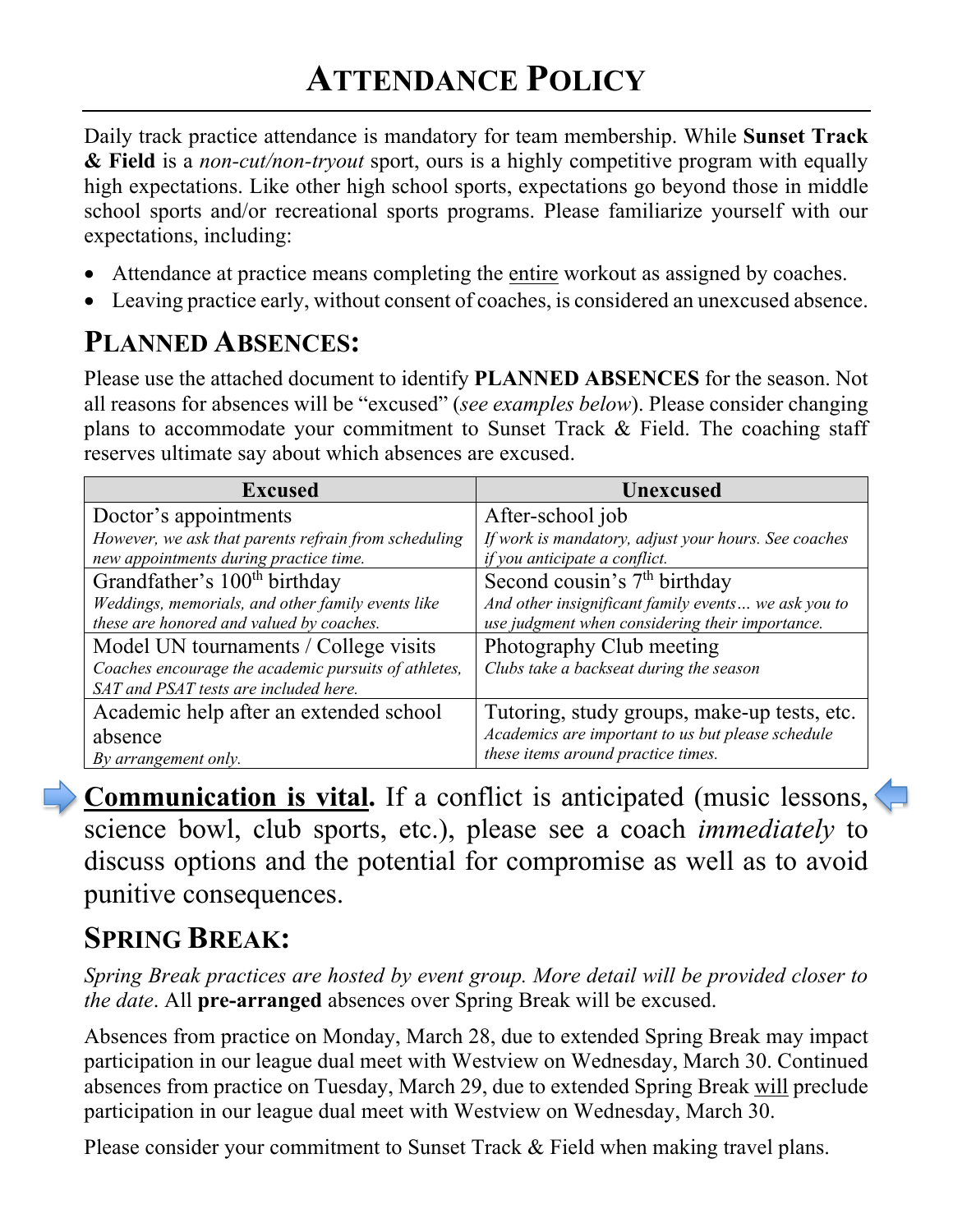#### **UNPLANNED ABSENCES:**

In the event of **sickness** or **emergency**, athletes must notify Coach Neeway as soon as possible by email:

#### **daniel\_neeway@beaverton.k12.or.us**

Failure to notify coaches *prior to start of team practice* will result in the absence being labeled "unexcused".

**PARENTS**: We work to empower your sons and daughters with an increased ownership of their responsibilities. Please help us facilitate this process by leaving any unplanned absence communication to them.

We view team membership like a job. Just as a worker must notify a boss about an absence to avoid termination, athletes must notify their coaches. Thank you for supporting our efforts to teach personal responsibility.

There may be other unplanned absences that arise after the season begins. Again, we ask discretion when planning: *is it possible to schedule the conflict outside of the season or outside of practice time?* Please **communicate** openly and as far in advance as possible with coaches.

#### **UNEXCUSED ABSENCES:**

Unexcused absences are those that do not meet the expectations outlined above. The consequence of an unexcused absences is suspension from a meet. A third unexcused absence during the season will result in an athlete's dismissal from the team.

Two consecutive absences without communication with coaches will result in an athlete's automatic suspension from the team, pending a conference with parent, athlete, and coaches.

#### **ACADEMIC ABSENCES:** (*partial- or whole-day absences from class*)

To participate in track & field, class attendance is required. Unexcused absences during the day could prevent an athlete from being allowed to attend practice or compete in meets on the afternoon of the absence.

Athletes who are absent from one of more classes during the school day will be considered "excused" only in the following situations:

- Doctor/dentist appointments
- Field trips
- College visits
- Family emergencies

Please make school attendance your first priority during the season.

*It is the opinion of this team's coaches that if an athlete is* **too sick** *to attend a class during the school day, then that athlete is too sick to participate in after school activities*. We trust that parents will agree with this opinion.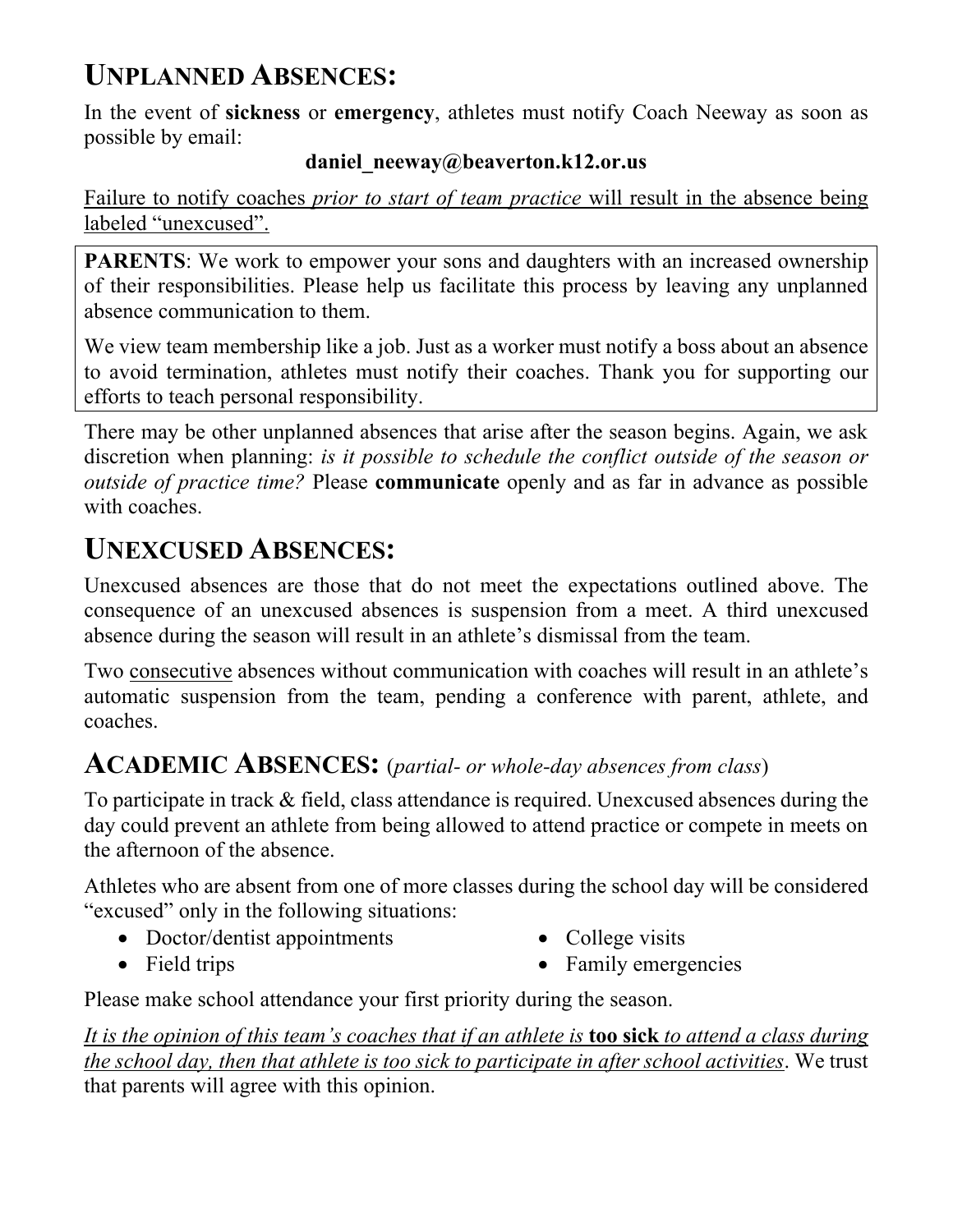# **DAILY PRACTICE EXPECTATIONS**

We host practice *every* weekday during the season, including days when school is not in session. (Spring Break is an exception – see the note on the previous page). Practice begins promptly at 3:00 and generally lasts between one and two hours, depending on an athlete's chosen discipline/events. Athletes training in different event groups and/or for multiple events will have different departure times. When departure time is a concern, athletes must communicate with their event coaches.

As an athlete at practice, you are expected to:

- **1.** Arrive on time, prepared with all required clothing and equipment.
- **2.** Listen to your coaches and complete all assigned workouts.
- **3.** Give your best effort and strive for improvement every day.
- **4.** Be supportive of your teammates.
- **5.** Attend *every day*.
	- If you are **injured**, attend practice, communicate with coaches, and complete assigned therapy and/or alternate workouts.
	- If you are **too sick for practice**, then you were too sick for school, too. Stay home and communicate accordingly.
- **6.** Communicate with your coaches *before* seeking treatment from training staff and other medical professionals. See note below.
- **7.** Have fun!

# **ATHLETICS-RELATED DOCTOR VISITS**

School district policies require any athlete visiting a doctor (or other medical professional) during the sports season for a sports-related ailment/injury **must return to practice** with a doctor's note with the medical recommendation. This note must be presented to the school's athletic trainer before the athlete can return to practice and competition. This policy also holds true in cases where the school's athletic trainer has referred the athlete for medical care.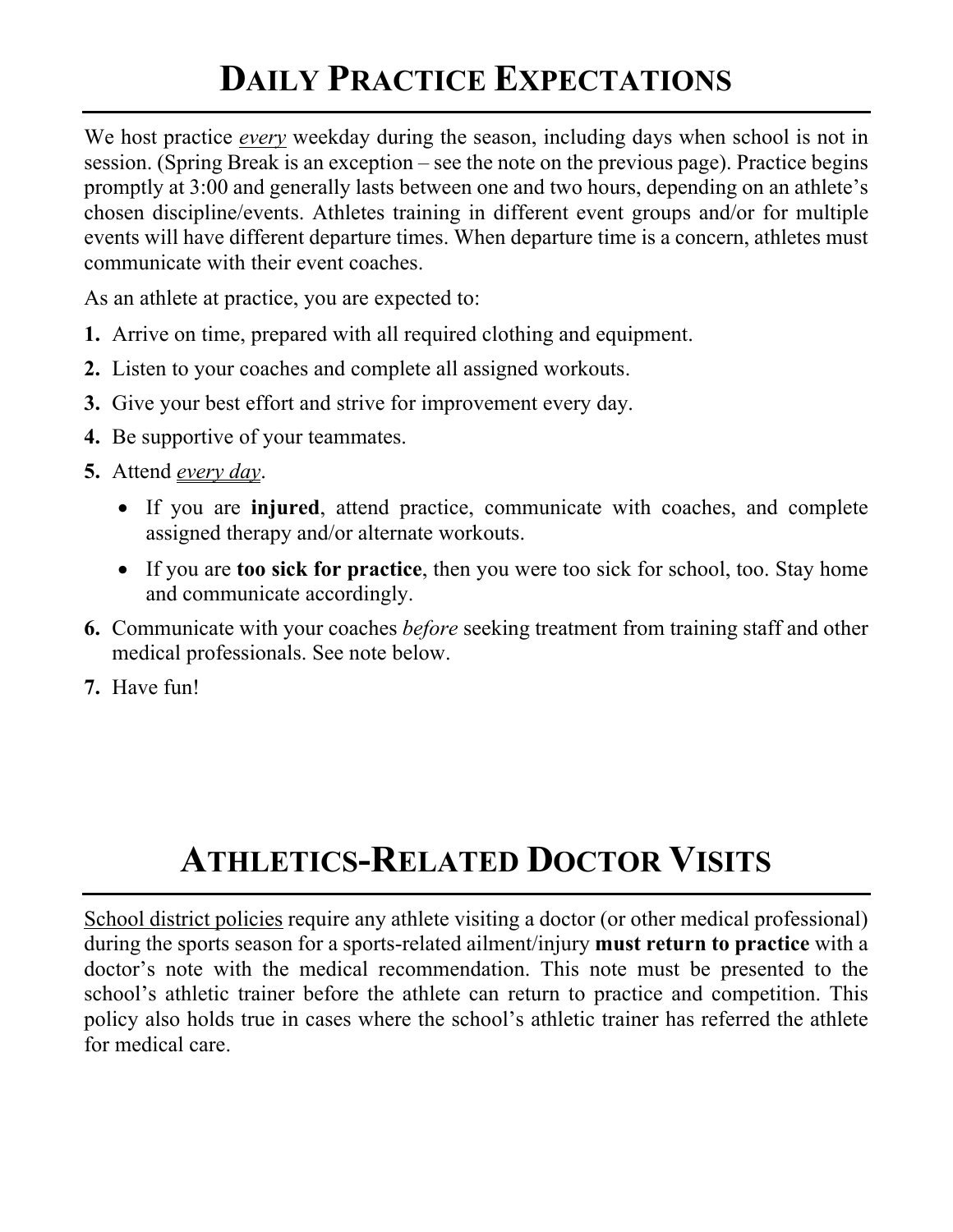Coaches reserve discretion to determine the readiness and preparedness of athletes for competition. The following events have more stringent requirements than "just showing up to practice":

- **Events with minimum clearance standards** (high jump and pole vault)
- **More technical events** (examples include but are not limited to hurdles and triple jump)
- **Events where safety is a premium** (throwing events and pole vault)
- **Multi-lap track events** (800m, 1500m, and 3000m races)
- **Events with participation limits** (League SOP caps 200m and 400m participation at 24 athletes per team)
- **Relays** (4x100m and 4x400m, due to practice facility limitations)

Practicing for these events does not guarantee participation in competition. As an athlete becomes proficient and demonstrates satisfactory skills, they will be granted the permission to participate in competitions in these events.

There are events that do not have the same set of requisite skills. These are the 100m dash and the long jump. Please see a coach with questions.

**EVENT ENTRIES**: Before practice on Mondays prior to our Wednesday meets, a first draft of event entries is posted in 3-Hall. A second draft is posted on Tuesdays. It is the responsibility of the athlete to check their assigned events and communicate with coaches if an error is detected. Failure to check and/or communicate could result in the athlete not competing in the meet.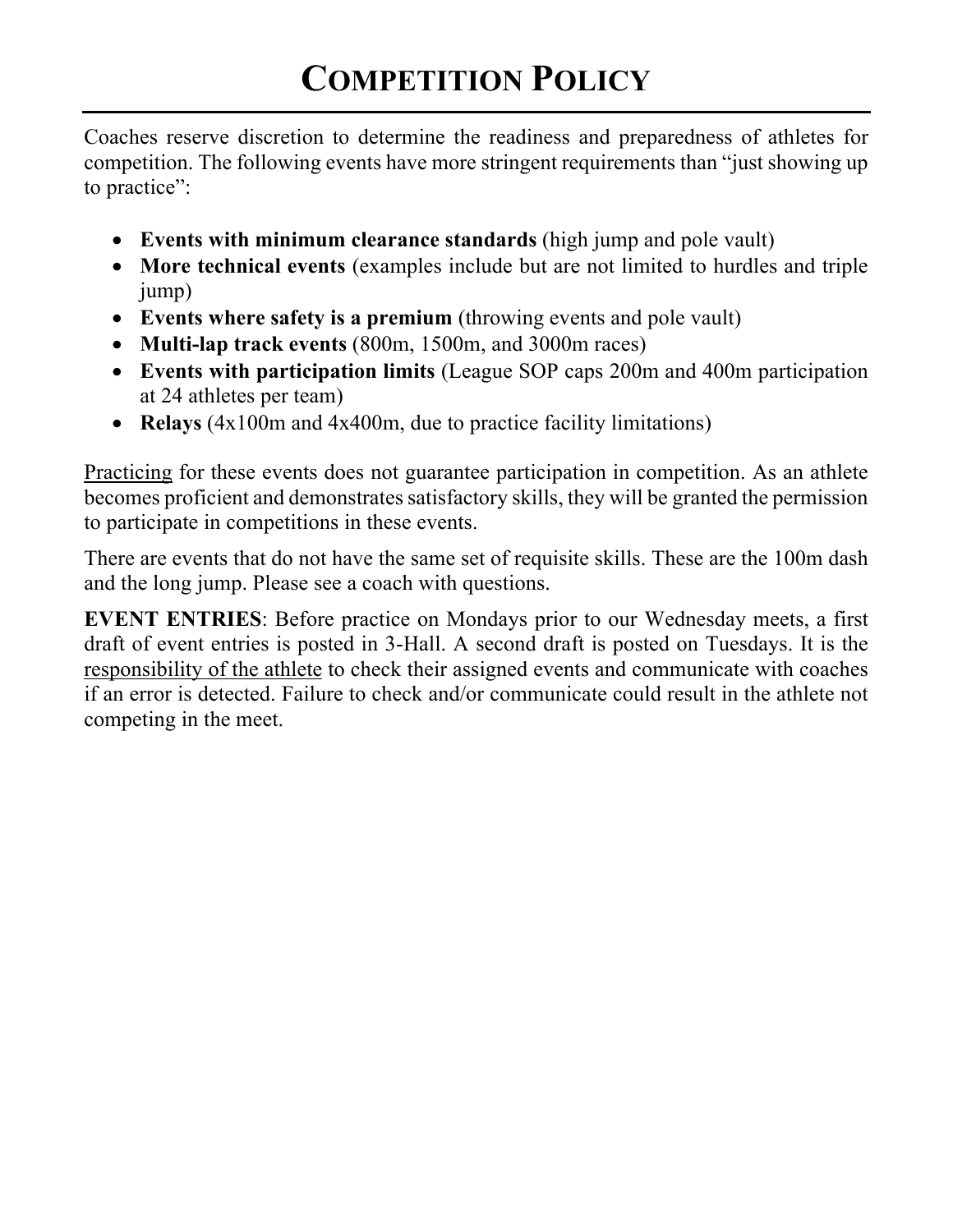

# **SUNSET TRACK & FIELD 2022**

SUNSET HIGH SCHOOL – 13840 NW Cornell Rd. – Portland, OR 97229

### **SCHEDULE OF EVENTS**

### **MARCH**

| <b>SUNDAY</b>                                                  | <b>MONDAY</b>                        | <b>TUESDAY</b>                      | <b>WEDNESDAY</b>                    | <b>THURSDAY</b>                     | <b>FRIDAY</b>                       | <b>SATURDAY</b>     |
|----------------------------------------------------------------|--------------------------------------|-------------------------------------|-------------------------------------|-------------------------------------|-------------------------------------|---------------------|
| <b>OFFICIAL MANDATORY PRACTICES BEGIN - CLEARANCE REQUIRED</b> |                                      |                                     |                                     |                                     |                                     |                     |
|                                                                |                                      |                                     |                                     |                                     |                                     |                     |
|                                                                | Feb 28                               |                                     | 2                                   | 3                                   | 4                                   | $\overline{5}$      |
| Week 1                                                         | <b>First day</b><br>Practice at 3:00 | Practice at 3:00                    | Practice at 3:00                    | Practice at 3:00                    | Practice at 3:00                    |                     |
| 6                                                              | 7                                    | 8                                   | 9                                   | 10                                  | 11                                  | 12                  |
| Week 2                                                         | Practice at 3:00                     | Octathlon<br>Practice at 2:45       | Practice at 3:00                    | Octathlon<br>Practice at 2:45       | Practice at 3:00                    |                     |
| 13                                                             | 14                                   | 15                                  | 16                                  | 17                                  | 18                                  | 19                  |
| Week 3                                                         | Practice at 3:00                     | Practice at 3:00                    | Practice at 3:00                    | Practice at 3:00                    | Practice at 3:00                    | <b>Spring Break</b> |
| 20                                                             | 21                                   | 22                                  | 23                                  | 24                                  | 25                                  | 26                  |
| Week 4                                                         | <b>Spring Break</b><br>Practice TBD  | <b>Spring Break</b><br>Practice TBD | <b>Spring Break</b><br>Practice TBD | <b>Spring Break</b><br>Practice TBD | <b>Spring Break</b><br>Practice TBD | <b>Spring Break</b> |
| 27                                                             | 28                                   | 29                                  | 30                                  | 31                                  |                                     |                     |
| Week 5                                                         | Practice at 3:00                     | Practice at 3:00                    | Westview                            | Practice at 3:00                    |                                     |                     |

#### **APRIL**

| <b>SUNDAY</b> | <b>MONDAY</b>    | <b>TUESDAY</b>   | WEDNESDAY      | <b>THURSDAY</b>  | <b>FRIDAY</b>                                           | <b>SATURDAY</b>             |
|---------------|------------------|------------------|----------------|------------------|---------------------------------------------------------|-----------------------------|
|               |                  |                  |                |                  |                                                         | 2                           |
|               |                  |                  |                |                  | <b>Laker Classic</b><br>Invitational*<br>Lake Oswego HS |                             |
| 3             | 4                | 5                | 6              | 7                | 8                                                       | 9                           |
| Week 6        | Practice at 3:00 | Practice at 3:00 | @ Mountainside | Practice at 3:00 | Practice at 3:00                                        |                             |
|               |                  |                  |                |                  |                                                         |                             |
| 10            | 11               | 12               | 13             | 14               | 15                                                      | 16                          |
| Week 7        | Practice at 3:00 | Practice at 3:00 | @ Jesuit       | Practice at 3:00 | Practice at 3:00                                        |                             |
|               |                  |                  |                |                  |                                                         |                             |
| 17            | 18               | 19               | 20             | 21               | 22                                                      | 23                          |
| Week 8        | Practice at 3:00 | Practice at 3:00 | @ Southridge   | Practice at 3:00 | Practice at 3:00                                        | Oregon<br>Relays*<br>U of O |

\* Invitational meets are for select varsity athletes.